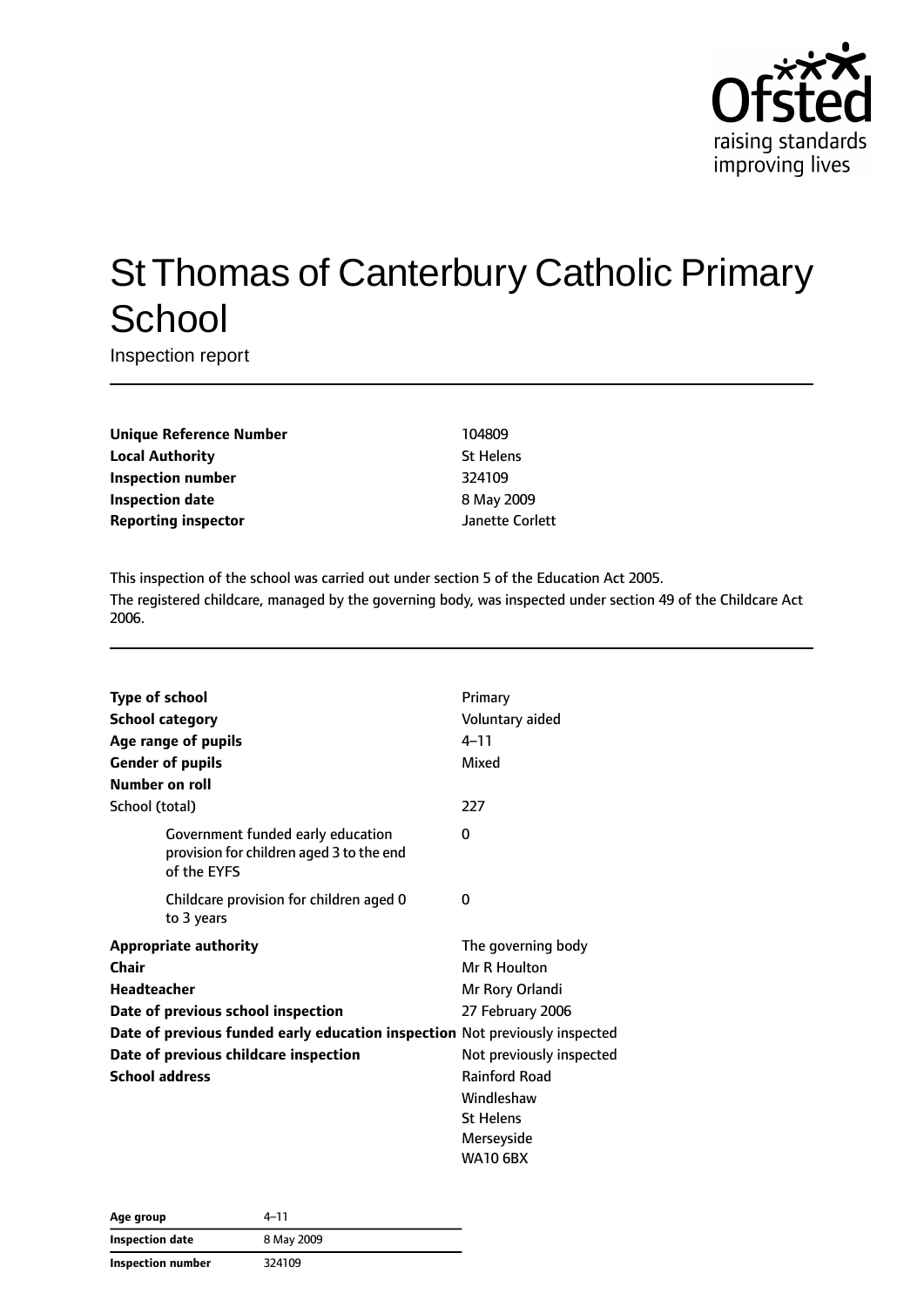**Telephone number** 01744 621380 **Fax number** 01744 621381

| Age group         | 4–11       |
|-------------------|------------|
| Inspection date   | 8 May 2009 |
| Inspection number | 324109     |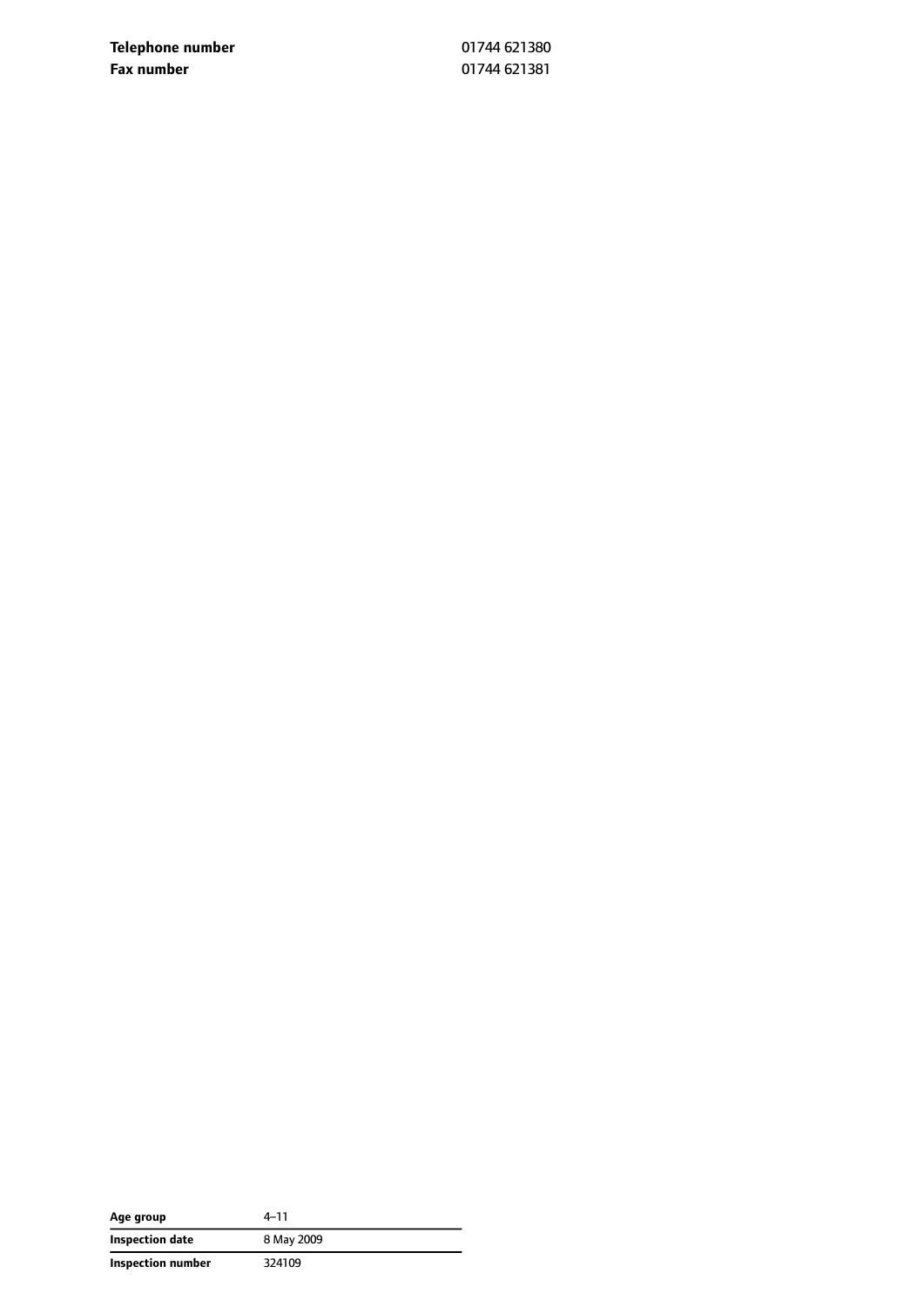.

#### Website: www.ofsted.gov.uk

This document may be reproduced in whole or in part for non-commercial educational purposes, provided that the information quoted is reproduced without adaptation and the source and date of publication are stated.

Further copies of this report are obtainable from the school. Under the Education Act 2005, the school must provide a copy of this report free of charge to certain categories of people. A charge not exceeding the full cost of reproduction may be made for any other copies supplied.

<sup>©</sup> Crown copyright 2009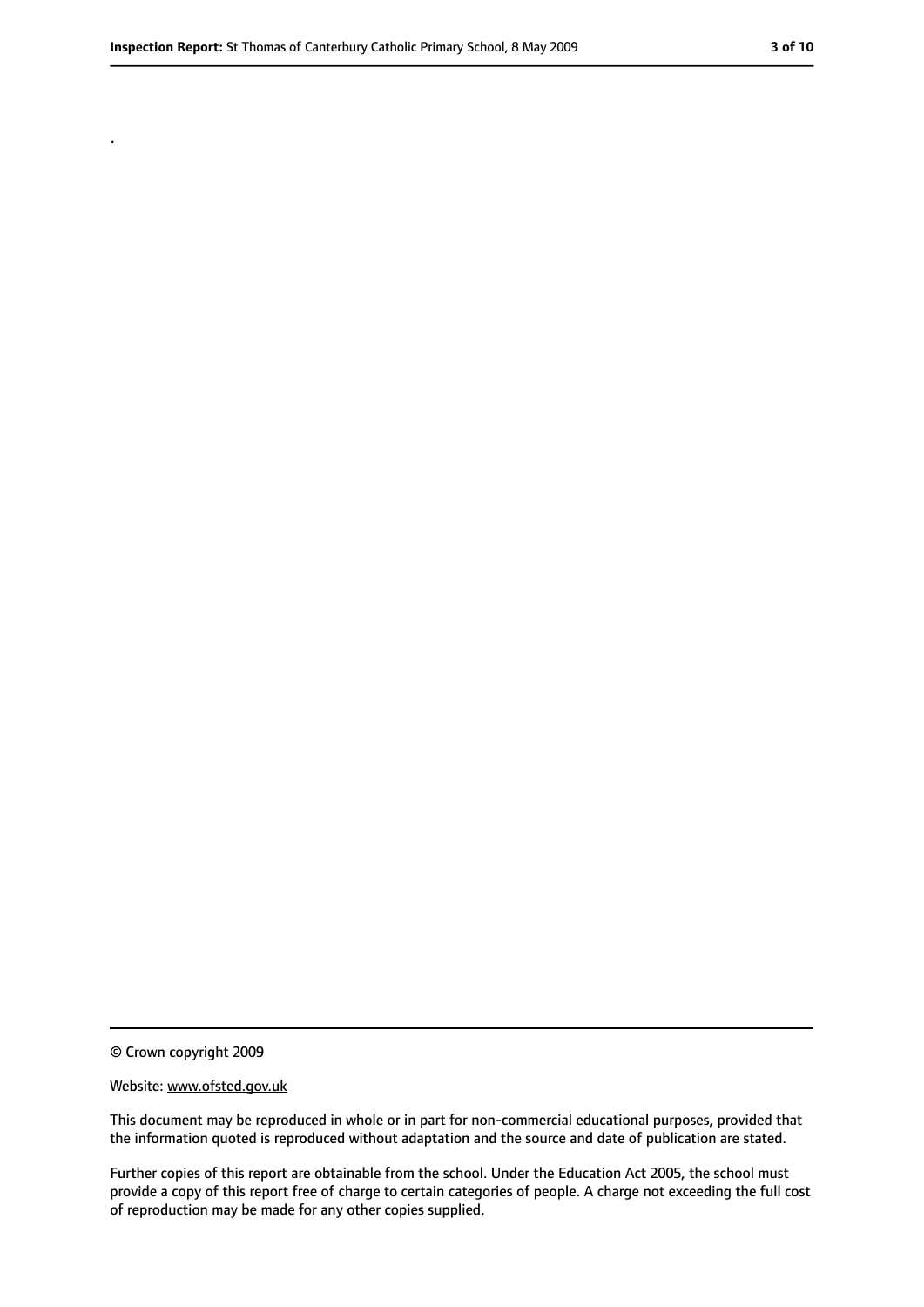## **Introduction**

The inspection was carried out by two additional inspectors.

The inspectors evaluated the overall effectiveness of the school and investigated the following issues: pupils' achievement, particularly in the Early Years Foundation Stage and Key Stage 1; the personal development and well-being of pupils; the quality of teaching and learning; the curriculum; and the extent to which school leaders at all levels are effective in ensuring school improvement. Evidence was collected from observation of lessons; pupils' work; discussions with staff, governors and pupils; and a scrutiny of school documents and questionnaires. Other aspects of the school's work were not investigated in detail, but the inspectors found no evidence to suggest that the school's own assessments, as given in its self-evaluation, were not justified, and these have been included where appropriate in this report.

### **Description of the school**

This is an average-sized primary school serving a diverse and widespread community. There are few pupils from minority ethnic heritages and few pupils leave or enter the school other than at the normal times. The percentage of pupils with learning difficulties and/or disabilities is below average. The school provides education for the Early Years Foundation Stage in the Reception class and operates before and after-school care provision. The school holds a variety of awards including Sports Activemark, Investors in People, Cabinet Office Chartermark and the International School Intermediate Award.

### **Key for inspection grades**

| Outstanding  |
|--------------|
| Good         |
| Satisfactory |
| Inadequate   |
|              |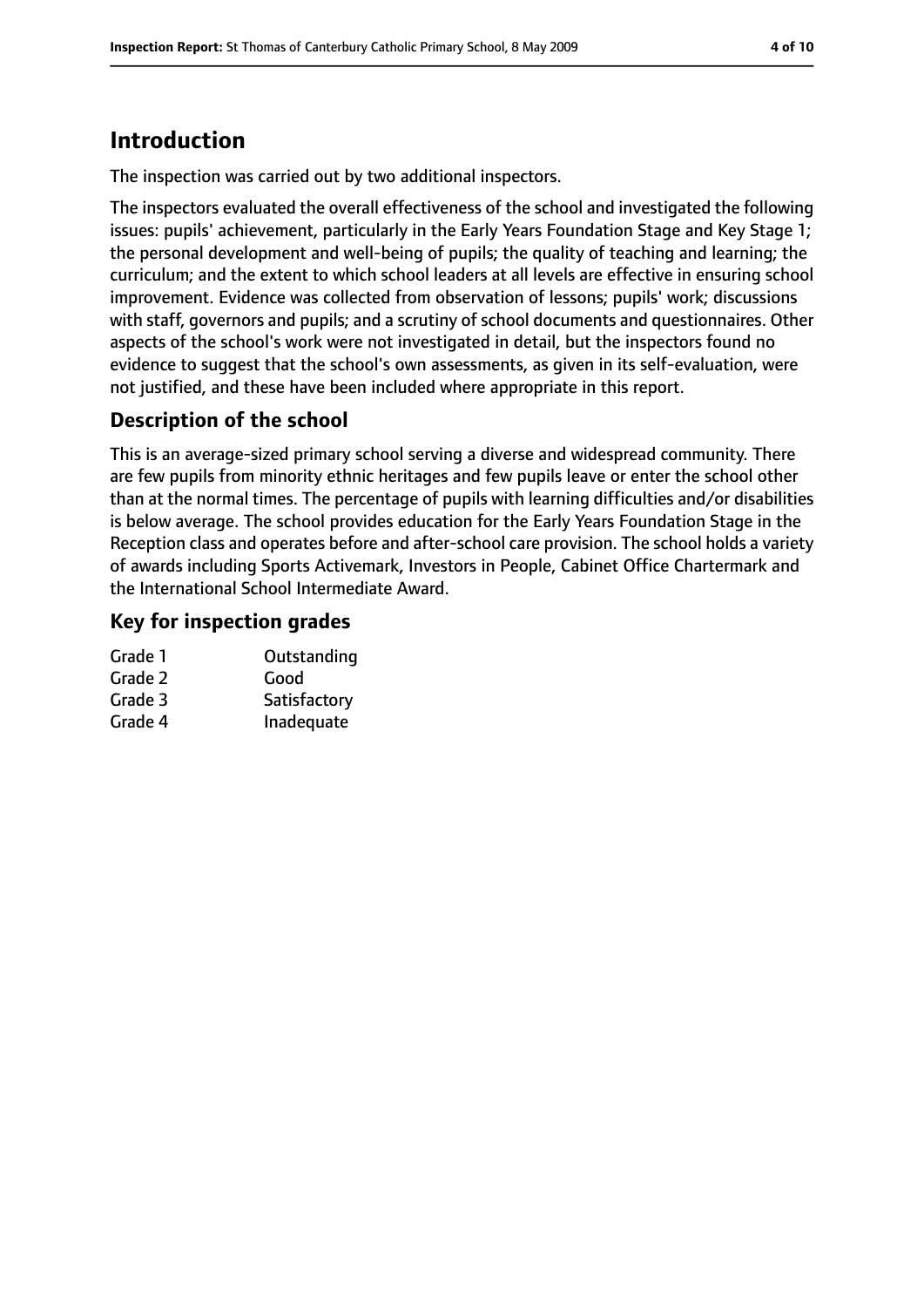### **Overall effectiveness of the school**

#### **Grade: 1**

This is an outstanding school which takes exceptionally good care of its pupils and promotes their excellent personal development and well-being. Pupils quickly settle into the school's warm and vibrant environment and become confident, independent and happy learners. By the time they leave the school, pupils are very well equipped to begin the next phase in their education. Parents really appreciate this and speak highly of the friendly and approachable staff, good levels of communication and the way in which any concerns they may have are dealt with courteously and sensitively. The school actively promotes the inclusion of all pupils, particularly those with complex physical and learning difficulties. As a result, learners treat one another with great respect and their behaviour is exemplary in all aspects of school life. Attendance is above average because pupils love coming to school, where they feel safe and know that staff are always willing to listen and offer help when it is needed.

Standards in English, mathematics and science are exceptionally high and pupils make very good progress across the school. Children generally begin Reception with skills that are typical for their age.. A good start in the Reception class is followed by the development of good skills in reading, writing and mathematics throughout Key Stage 1. This leads to pupils' outstanding achievement by the end of Key Stage 2.

These very high standards are reached because the quality of teaching and learning is excellent. Teachers use a wide variety of approaches to support learning most effectively, recognising that children learn in many different ways. Lessons are stimulating and constantly challenge pupils to develop their thinking. Pupils have ample opportunities to develop their skills in speaking and listening and use information and communication technology competently to support their learning. The school effectively deploys well-qualified teaching assistants to support individuals and groups of pupils. As a result, pupils who may need a little extra help, and those who have more complex learning needs, make excellent progress from their individual starting points.

Teachers' marking of pupils' written work is thorough and always gives them clear guidance on the next steps in their learning. This means that pupils are aware of their progress towards challenging targets for improvement, particularly in writing, and can confidently move on to the next stage.

The school offers a good curriculum which meets the needs of all groups of pupils. Recent improvements to the way the curriculum is planned have led to teachers in Key Stage 1 making more opportunities for linking learning across different subject areas. Plans are in place to extend this creative approach into Key Stage 2. The curriculum is enriched through a broad range of outside visits and visitors to the school and pupils enjoy the variety of after-school clubs. Pupils take part in many physical and sporting activities. This, together with the school's promotion of the importance of eating a well-balanced diet, supports them in developing a healthy lifestyle. Displays around the school show the high quality of pupils' artwork. Pupils learn Spanish with the support of a teacher who has used the school's strong international links to develop this subject throughout the school. Many pupils learn to play musical instruments and take part in the school choir which recently performed in Liverpool Cathedral.

Community cohesion is promoted well through the school's strong links with the Parish and local community, including the emergency services. Pupils support a range of local and national charities through the regular fundraising events they help to organise. Similarly, pupils learn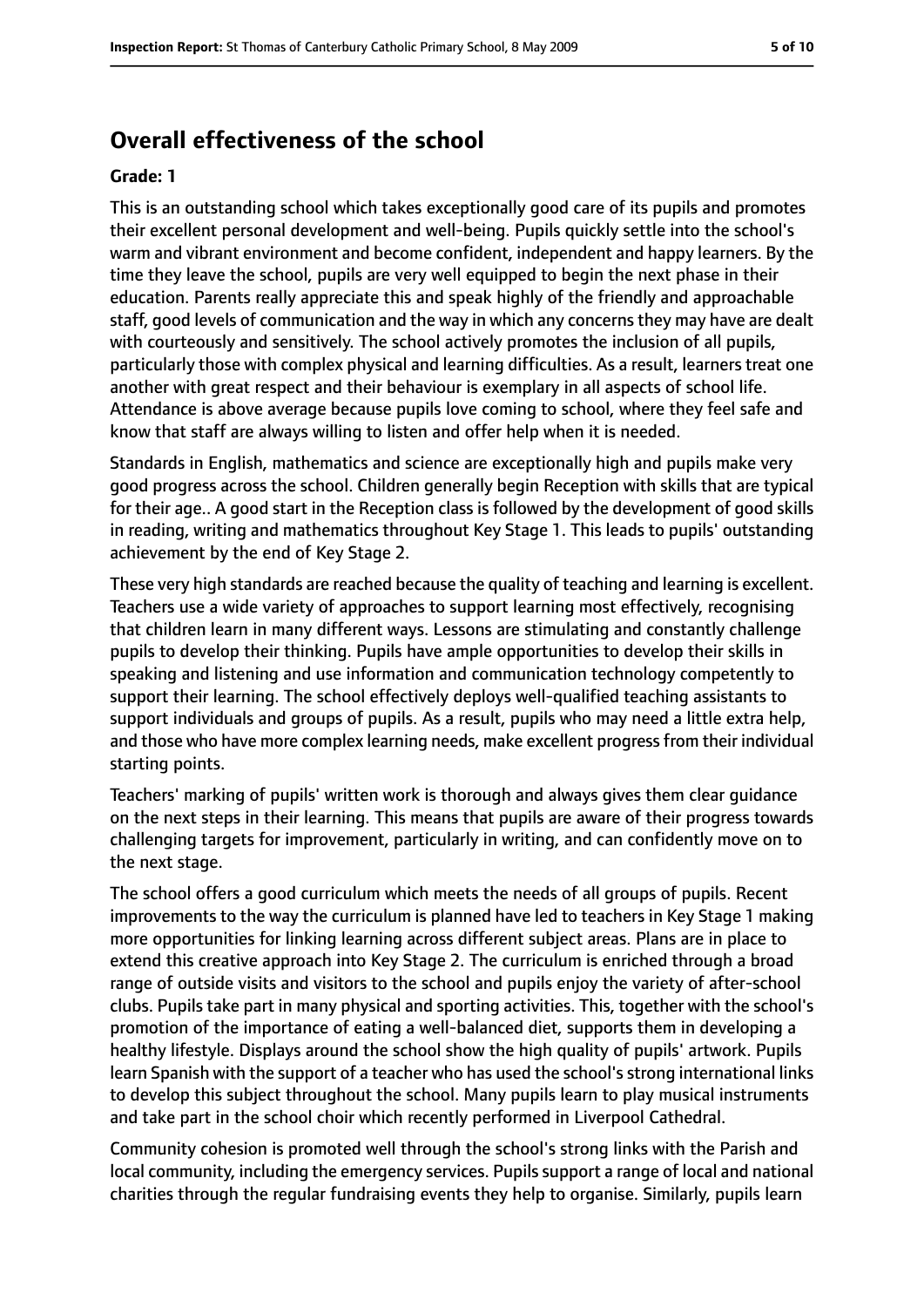to value cultural diversity and to respect those with beliefs and values which may differ from their own. The school day provides many opportunities for quiet spiritual reflection which help pupils to develop their understanding of moral values and of their responsibilities as future citizens in the world-wide community.

Leadership and management are outstanding. With strong direction from the headteacher and assistant headteacher, school leaders at all levels have developed a school-wide culture of high expectations for every pupil. They have embedded robust systems to ensure that pupils who may not be making quite as much progress as they should are swiftly supported and can move on in their learning. Teamwork is strong and this leads to a shared vision for continuous improvement – only the best will do. Challenging targets are set and achieved or exceeded and this is demonstrated in the improvements to pupils' writing and the learning environment for boys since the previous inspection. Current statutory safeguarding procedures are fully in place. Parents know this and thus have every confidence that their children's welfare is in very secure hands. Equality of opportunity shines through every aspect of the school's work; pupils know that they are each special and valued for the unique contributions they make to the school community. School governors are well-informed and involved in the life of the school. They have supported school leaders in providing excellent value for money and developing the school's outstanding capacity to improve further.

### **Effectiveness of the Early Years Foundation Stage**

#### **Grade: 2**

Children enter the Early Years Foundation Stage with skills that are typical of youngsters of this age. Staff provide very good quality teaching and care which result in children making good progress. There is much emphasis on communication and cooperation and this is shown in the support that children give to each other. Children's improvement in the use of spoken language is particularly impressive and this is because adults work exceptionally hard to encourage them to develop good skills in speaking and listening. The outdoor learning environment is not quite as good as that found in the classroom and this sometimes limits children's opportunities to continue their learning outdoors. Procedures for assessment, including regular observations of children's learning, are beginning to be established in the daily routines. The Early Years Foundation Stage is well led and managed. Adults respond sensitively to children's contributions, linking the areas of learning in an interesting and stimulating way. Parents very much appreciate the time taken by staff in helping their children, who come from a wide range of pre-school experiences, to make a smooth and enjoyable transition into the Reception class. From their earliest days in school, children are supported in making informed decisions and choosing resources with which to work. Adults are always there to help but allow children to decide the direction of their learning. As a result, children learn to be confident and independent learners. They are able to take risks without being unnecessarily fearful and just love playing and learning together in this very warm, secure and happy environment.

### **What the school should do to improve further**

■ Improve the quality of the outdoor environment in the Early Years Foundation Stage.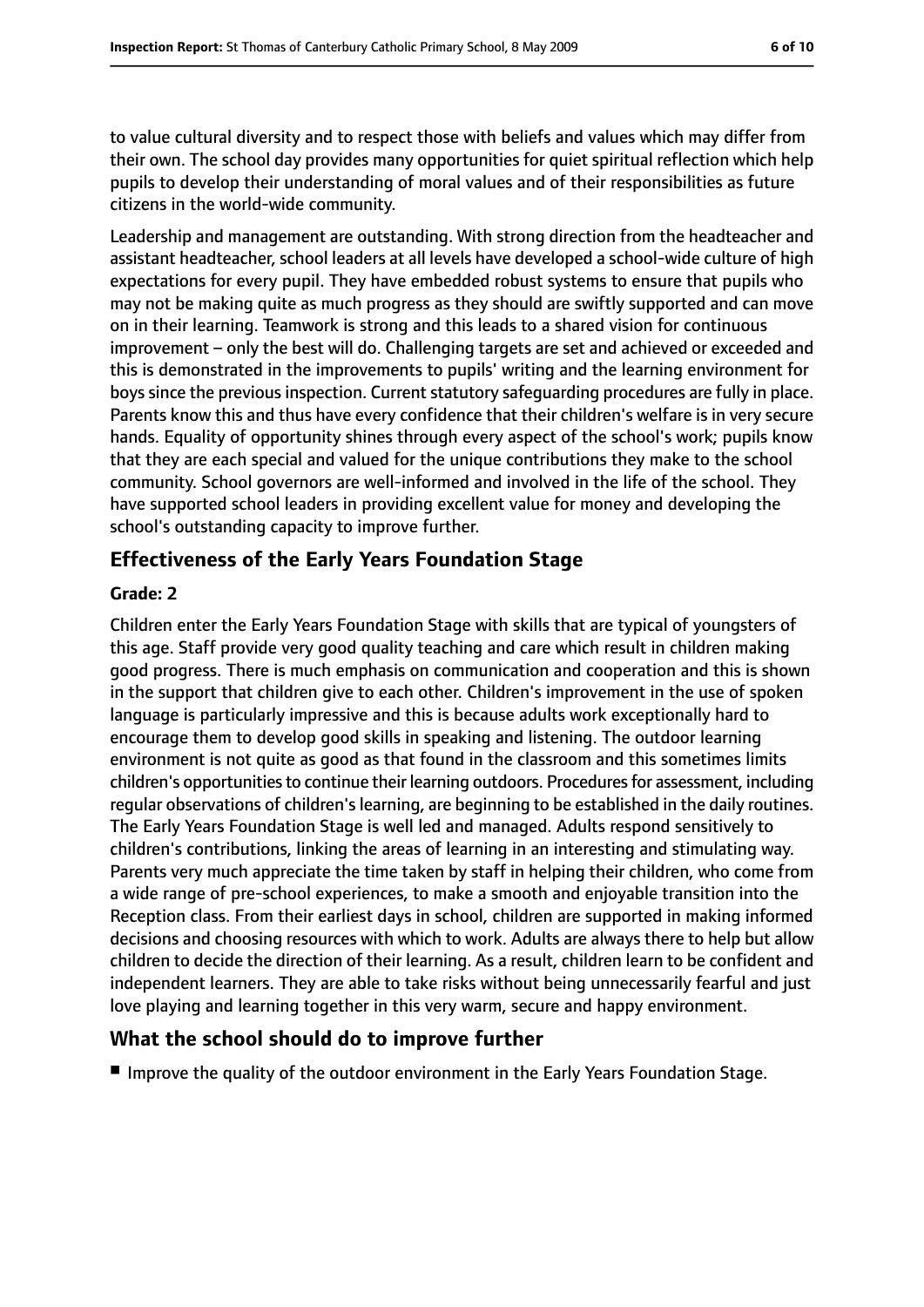**Any complaints about the inspection or the report should be made following the procedures set out in the guidance 'Complaints about school inspection', which is available from Ofsted's website: www.ofsted.gov.uk.**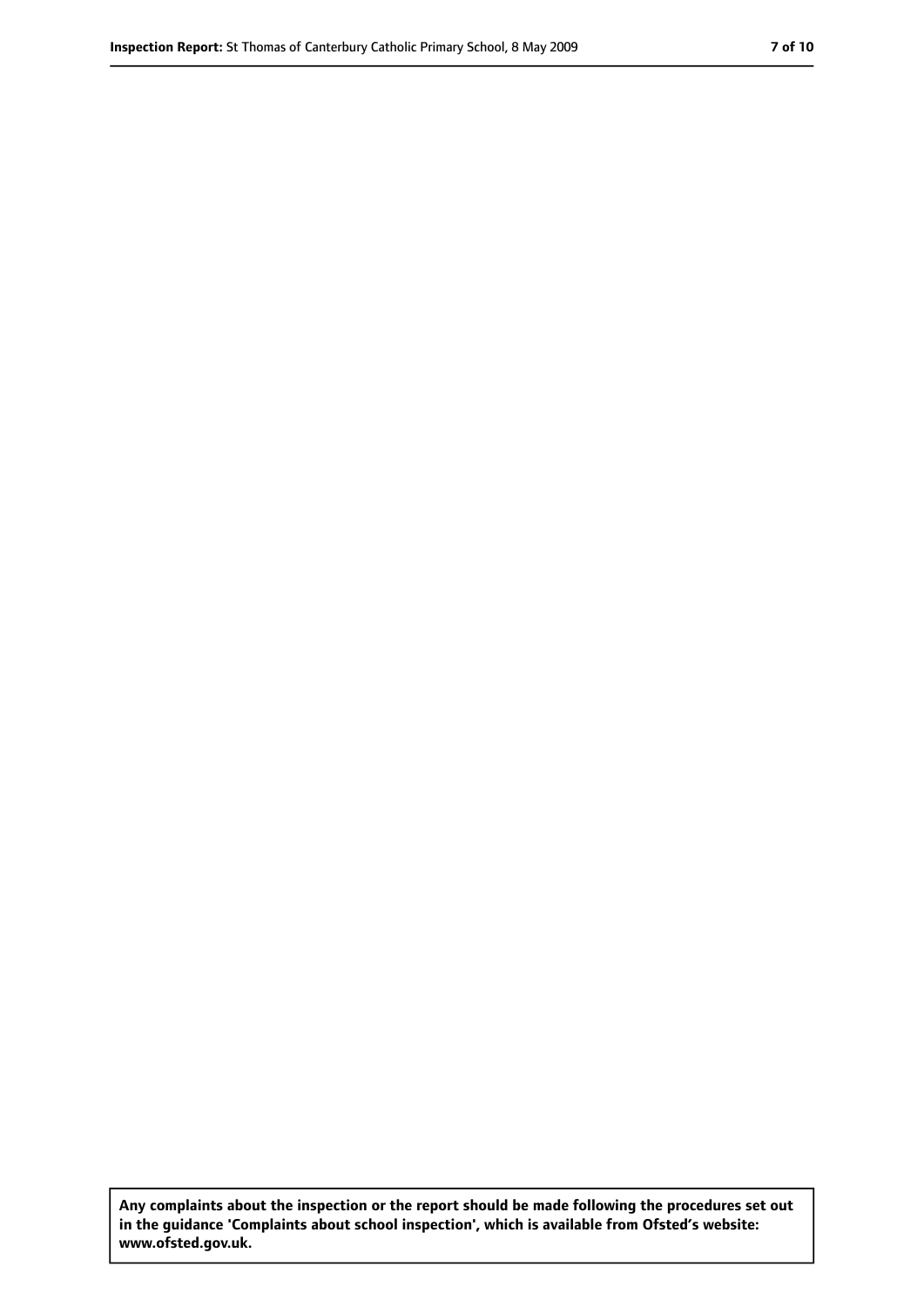# **Inspection judgements**

| Key to judgements: grade 1 is outstanding, grade 2 good, grade 3 satisfactory, and | <b>School</b> |
|------------------------------------------------------------------------------------|---------------|
| arade 4 inadequate                                                                 | Overall       |

### **Overall effectiveness**

| How effective, efficient and inclusive is the provision of<br>education, integrated care and any extended services in meeting the<br>needs of learners? |     |
|---------------------------------------------------------------------------------------------------------------------------------------------------------|-----|
| Effective steps have been taken to promote improvement since the last<br>inspection                                                                     | Yes |
| How well does the school work in partnership with others to promote learners'<br>well being?                                                            |     |
| The capacity to make any necessary improvements                                                                                                         |     |

### **Effectiveness of the Early Years Foundation Stage**

| How effective is the provision in meeting the needs of children in the<br>l EYFS?            |  |
|----------------------------------------------------------------------------------------------|--|
| How well do children in the EYFS achieve?                                                    |  |
| How good are the overall personal development and well-being of the children<br>in the EYFS? |  |
| How effectively are children in the EYFS helped to learn and develop?                        |  |
| How effectively is the welfare of children in the EYFS promoted?                             |  |
| How effectively is provision in the EYFS led and managed?                                    |  |

### **Achievement and standards**

| How well do learners achieve?                                                               |  |
|---------------------------------------------------------------------------------------------|--|
| $\vert$ The standards <sup>1</sup> reached by learners                                      |  |
| $\mid$ How well learners make progress, taking account of any significant variations $\mid$ |  |
| between groups of learners                                                                  |  |
| How well learners with learning difficulties and/or disabilities make progress              |  |

### **Annex A**

<sup>&</sup>lt;sup>1</sup>Grade 1 - Exceptionally and consistently high; Grade 2 - Generally above average with none significantly below average; Grade 3 - Broadly average to below average; Grade 4 - Exceptionally low.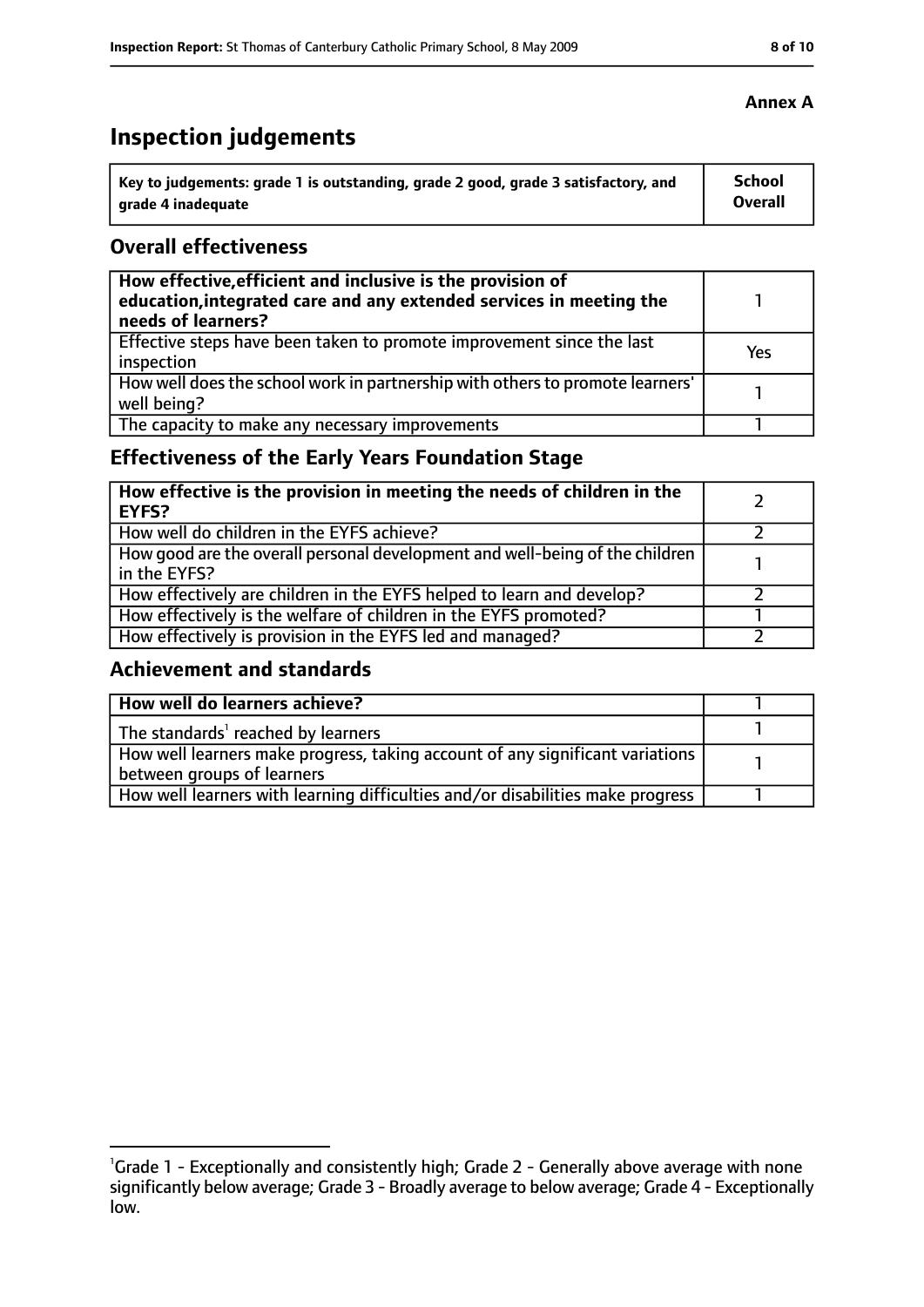### **Personal development and well-being**

| How good are the overall personal development and well-being of the<br>learners?                                 |  |
|------------------------------------------------------------------------------------------------------------------|--|
| The extent of learners' spiritual, moral, social and cultural development                                        |  |
| The extent to which learners adopt healthy lifestyles                                                            |  |
| The extent to which learners adopt safe practices                                                                |  |
| The extent to which learners enjoy their education                                                               |  |
| The attendance of learners                                                                                       |  |
| The behaviour of learners                                                                                        |  |
| The extent to which learners make a positive contribution to the community                                       |  |
| How well learners develop workplace and other skills that will contribute to<br>their future economic well-being |  |

# **The quality of provision**

| How effective are teaching and learning in meeting the full range of<br>learners' needs?              |  |
|-------------------------------------------------------------------------------------------------------|--|
| How well do the curriculum and other activities meet the range of needs and<br>interests of learners? |  |
| How well are learners cared for, quided and supported?                                                |  |

### **Leadership and management**

| How effective are leadership and management in raising achievement<br>and supporting all learners?                                              |            |
|-------------------------------------------------------------------------------------------------------------------------------------------------|------------|
| How effectively leaders and managers at all levels set clear direction leading<br>to improvement and promote high quality of care and education |            |
| How effectively leaders and managers use challenging targets to raise standards                                                                 |            |
| The effectiveness of the school's self-evaluation                                                                                               |            |
| How well equality of opportunity is promoted and discrimination eliminated                                                                      |            |
| How well does the school contribute to community cohesion?                                                                                      |            |
| How effectively and efficiently resources, including staff, are deployed to<br>achieve value for money                                          |            |
| The extent to which governors and other supervisory boards discharge their<br>responsibilities                                                  |            |
| Do procedures for safequarding learners meet current government<br>requirements?                                                                | <b>Yes</b> |
| Does this school require special measures?                                                                                                      | <b>No</b>  |
| Does this school require a notice to improve?                                                                                                   | No         |